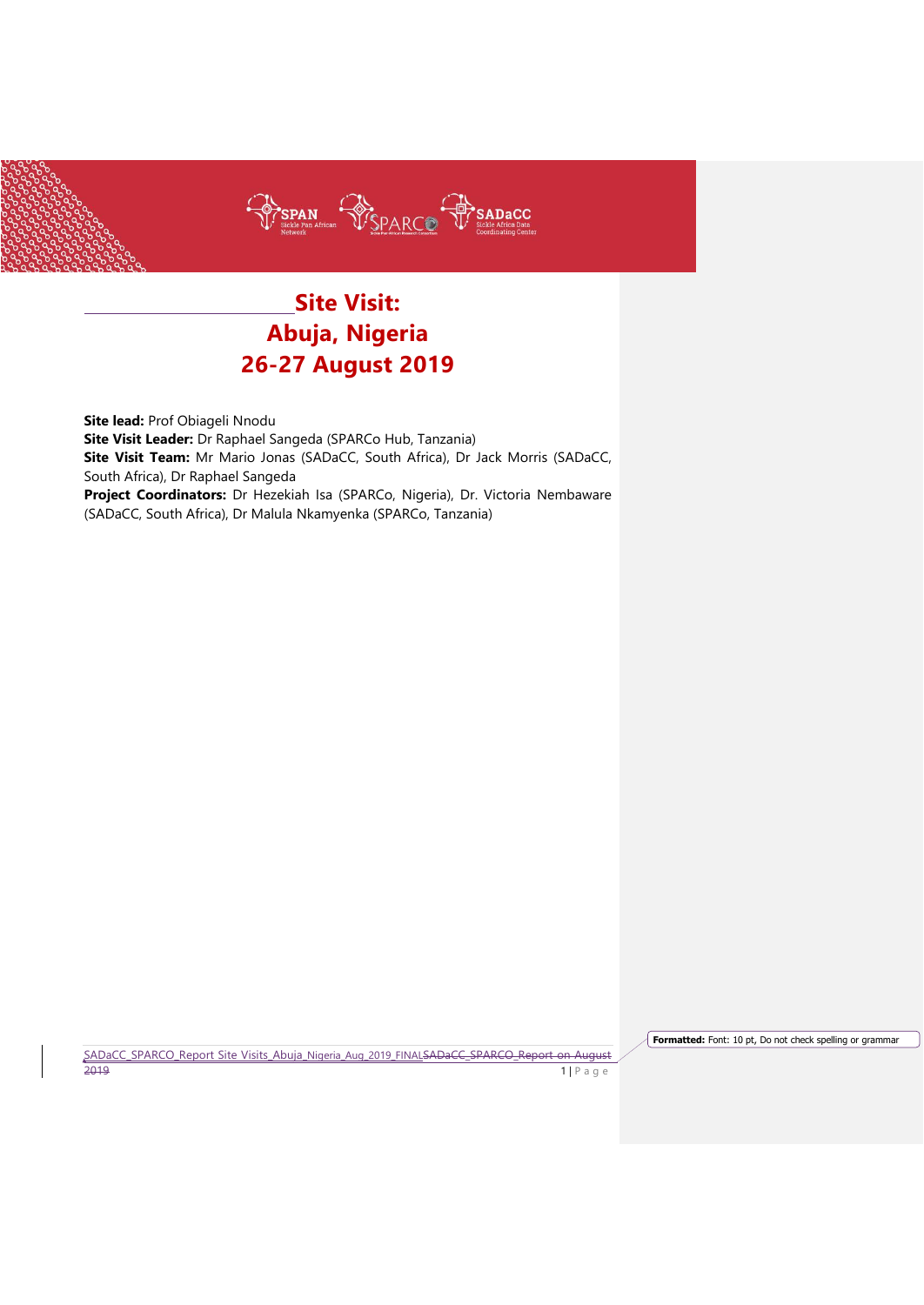# **Contents**

| Discussion, Recommendations and Conclusions                              |                  |
|--------------------------------------------------------------------------|------------------|
| <b>CERSTA: Welcome and Introductions</b>                                 | 4                |
| <b>JCTS Meeting</b>                                                      | 4                |
| Database/ REDCAP issues arising at Abuja Site Visit                      | 5                |
| Ensuring continuity between "old" and "revised" CRFs                     | 5                |
| Regarding data quality                                                   | 6                |
| Regarding Data Resolution Workflow:                                      | 6                |
| Regarding the REDCap Mobile App Module:                                  | $\overline{J}$   |
| Follow-up Actions                                                        | $\boldsymbol{8}$ |
| APPENDIX: ICTS MEETING MINUTES                                           | 9                |
|                                                                          | 12               |
| Identification                                                           | 12               |
| Description & Location                                                   | 12               |
| Contacts                                                                 | 12               |
| <b>On-site Facilities</b>                                                | 13               |
| Data Management-related computing                                        | 13               |
| Own SOPs/Guidelines                                                      | 14               |
| SADaCC SOPs/Guidelines                                                   | 14               |
|                                                                          |                  |
|                                                                          | 16               |
| APPENDIX: SITE ASSESSMENT CHECKLIST<br>APPENDIX: NIGERIA SATELLITE SITES |                  |
| APPENDIX: SERVER SURVEY                                                  | 17               |

APPENDIX: [SICKLEINAFRICA DATA WORKSHOP, NIGERIA 2019](#page-19-0) 20

SADaCC\_SPARCO\_Report Site Visits\_Abuja\_Nigeria\_Aug\_2019\_FINALSADaCC\_SPARCO\_Report on August 2019 2 | P a g e

| Formatted                 | ے ا                      |
|---------------------------|--------------------------|
| <b>Field Code Changed</b> |                          |
| <b>Field Code Changed</b> | l.                       |
| <b>Field Code Changed</b> | <u>ب</u> )               |
| <b>Field Code Changed</b> | <u>ب</u> )               |
| <b>Field Code Changed</b> | $\sim$                   |
| <b>Field Code Changed</b> | <u></u>                  |
| <b>Field Code Changed</b> | $\mathbf{u}_\mathrm{in}$ |
| <b>Field Code Changed</b> | <u>(پ</u>                |
| <b>Field Code Changed</b> | <u>(پ</u>                |
| <b>Field Code Changed</b> | ىيى                      |
| <b>Field Code Changed</b> | <u></u>                  |
| <b>Field Code Changed</b> | <u></u>                  |
| <b>Field Code Changed</b> | ÷                        |
| <b>Field Code Changed</b> | .<br>د                   |
| <b>Field Code Changed</b> |                          |
| <b>Field Code Changed</b> | ÷                        |
| <b>Field Code Changed</b> | $\ddot{\phantom{a}}$     |
| <b>Field Code Changed</b> | $\cdot$                  |
| <b>Field Code Changed</b> | l                        |
| <b>Field Code Changed</b> | <u>(</u>                 |
| <b>Field Code Changed</b> | … ا                      |
| <b>Field Code Changed</b> | <u></u>                  |
| <b>Field Code Changed</b> | <u>as</u>                |
| <b>Field Code Changed</b> | $\equiv$                 |
| <b>Field Code Changed</b> | $\cdot$                  |
|                           | ۔۔ ا                     |
| <b>Field Code Changed</b> | <u></u>                  |
| <b>Field Code Changed</b> | یب)                      |
| <b>Field Code Changed</b> | چ)                       |
| <b>Field Code Changed</b> | یے)                      |
| <b>Field Code Changed</b> | l . <u></u>              |
| <b>Field Code Changed</b> | <u>as</u>                |
| <b>Field Code Changed</b> | <u></u>                  |
| <b>Field Code Changed</b> | ÷                        |
| <b>Field Code Changed</b> |                          |
| <b>Field Code Changed</b> | $\cdot$                  |
| <b>Field Code Changed</b> | $\mathbf{u}$             |
| <b>Field Code Changed</b> | <u></u>                  |
| <b>Field Code Changed</b> | $\cdots$                 |
| <b>Field Code Changed</b> | یب)                      |
| <b>Field Code Changed</b> | <u> ا</u>                |
| <b>Field Code Changed</b> | <u>in</u>                |
| <b>Field Code Changed</b> | یب)                      |
| <b>Field Code Changed</b> | ÷                        |
| <b>Field Code Changed</b> | <u></u>                  |
| <b>Field Code Changed</b> | $\frac{1}{2}$            |
| <b>Formatted</b>          |                          |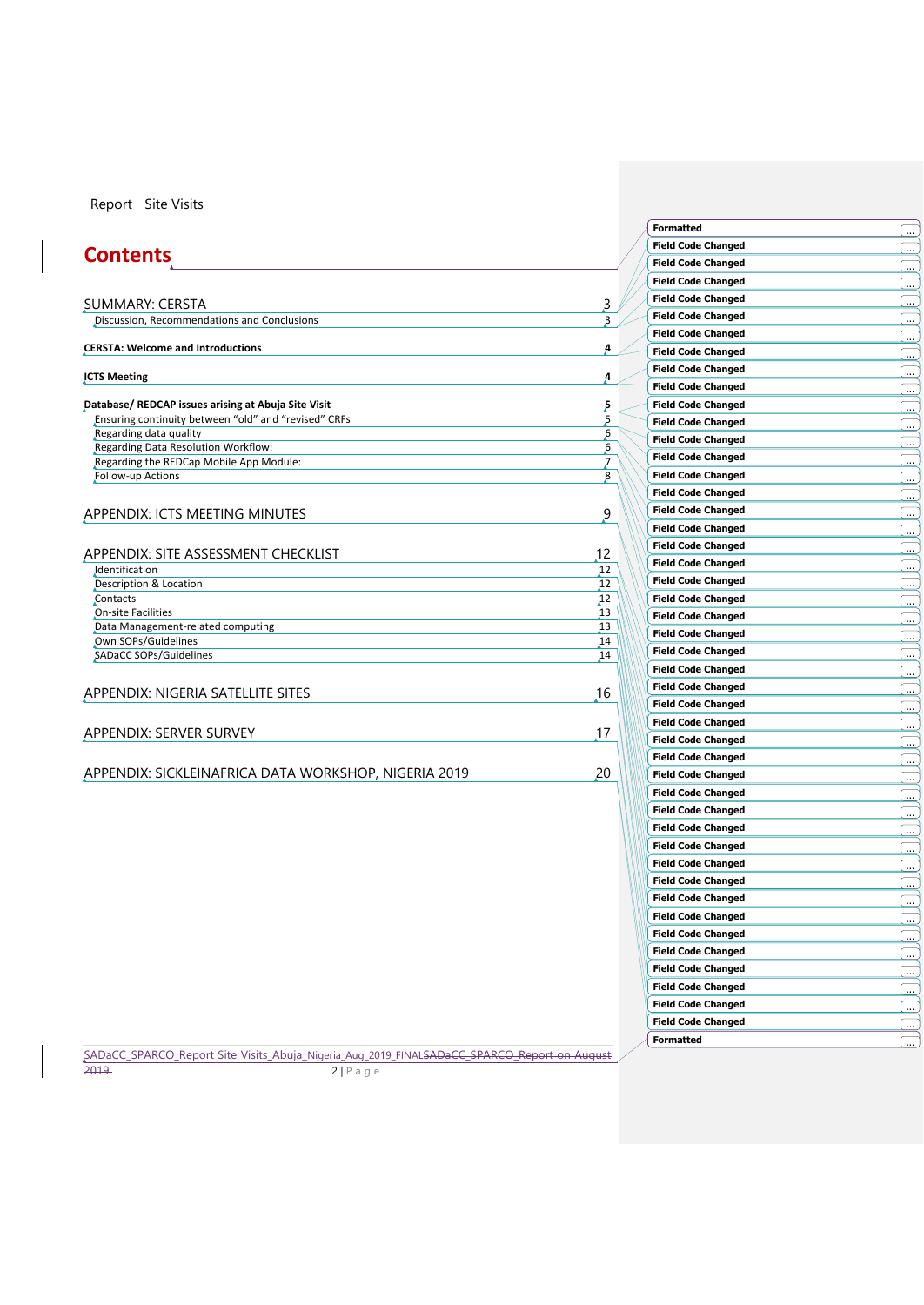### **Summary: CERSTA**

<span id="page-2-0"></span>The site visit to CERSTA (with Professor Obiageli E. Nnodu as site lead) at the University of Abuja Nigeria was undertaken by the Database (DB) Working Group led by Dr. Raphael Sangeda (SPARCo Hub, Tanzania) and DB members Dr Jack Morrice and Mr Mario Jonas, both from SADaCC. The site visit was conducted on Monday, 26 August 2019, with a Data Quality and Analysis Workshop conducted on Tuesday, 27 August 2019 (See *Appendix: SickleInAfrica Data Workshop, Nigeria 2019*).

The focus of the visit was firstly to verify the existing server infrastructure to assess the feasibility of expanding the server and data storage. Secondly, an assessment was done on the extent to which data quality checks are enforced and that the Data Resolution Workflow is implemented as was suggested in the Database Working Group.

The site visit team was re-acquainted with existing CERSTA members, as well as introduced to new members. Following the visit to CERSTA, the team visited the ICTS centre of UniAbuja and attended a meeting with the Head of ICTS, Professor Olumide Owolabi, Dean of the Faculty, Dr Maxwell Mwegbu as well as Systems Administrator, Mr Samuel Osagie (More complete meeting minutes in *Appendix: ICTS Meeting Minutes*).

Subsequent to the ICTS meeting and lunch, a data quality audit was completed (See **Database/REDCAP issues arising at Abuja Site Visit**) on 26 August 2019.

#### <span id="page-2-1"></span>**DISCUSSION, RECOMMENDATIONS AND CONCLUSIONS**

### **Data quality and Audit:**

It is the opinion of the site visit team that SPARCo Abuja has implemented site-wise data quality checks at the point of data entry via validated Excel data fields. The challenge to address is to ensure site compliance to these implementations. Furthermore, the site appears to have implemented recommendations from previous meetings as well as the previous site visit with regards to e.g. consistent date formats.

During the training workshop, mobile data capture was demonstrated and two mobile devices (with REDCap Mobile) were used by participants to assess mobile data capture. The ease-of-use and interface of the data capture instrument received generally positive reviews from participants. An official review of these mobile devices for data capture still needs to be completed. It is hoped that data capture via mobile devices will inprove data quality even more.

Given the technical experience CERSTA personnel has, it would be suggested that an additional REDCap Systems Administrator be identified and equipped. This

SADaCC\_SPARCO\_Report Site Visits\_Abuja\_Nigeria\_Aug\_2019\_FINALSADaCC\_SPARCO\_Report on August 2019 **3 | P** a g e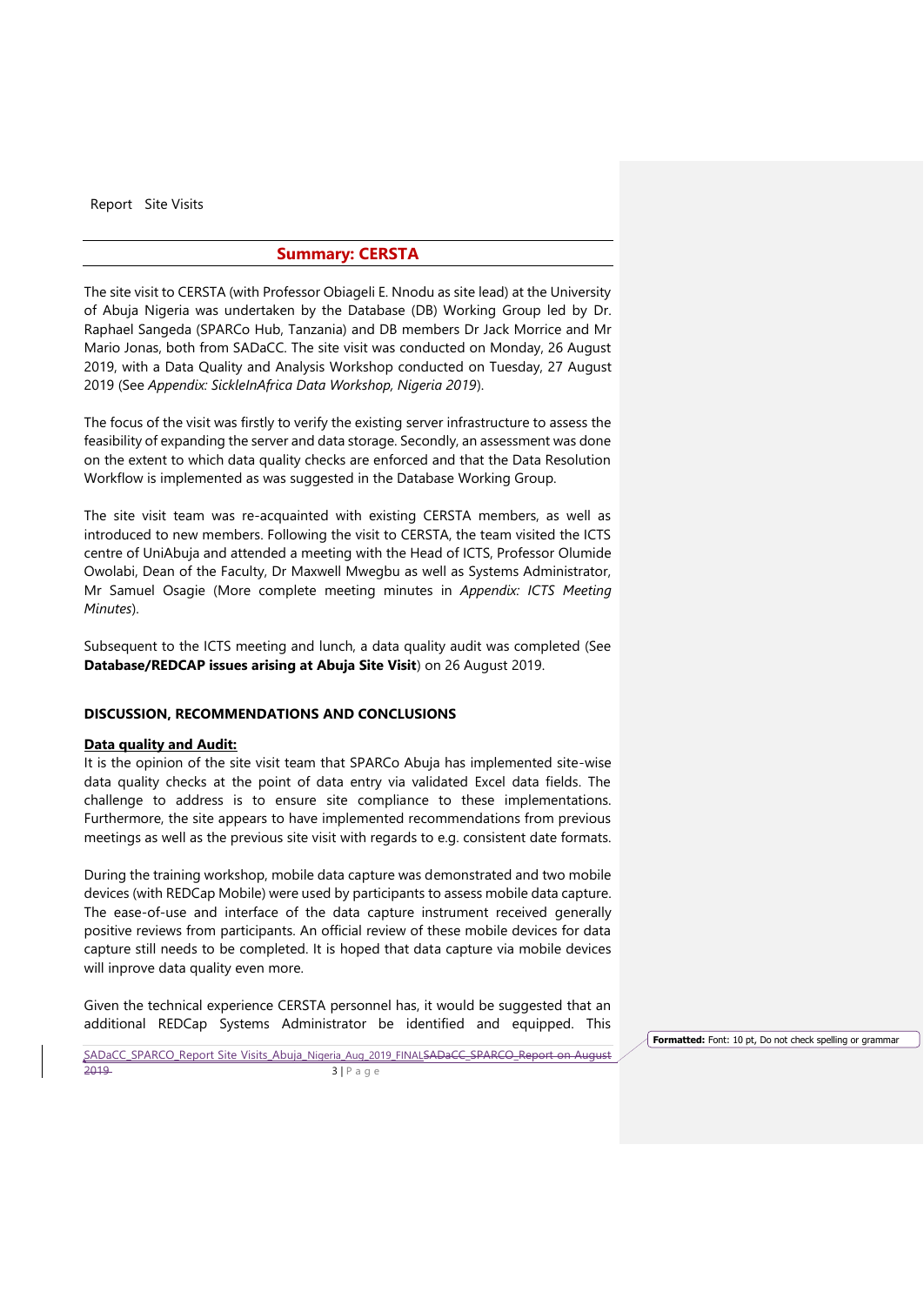redundancy in roles 1) speaks to capacity building, 2) ensures continuity of service (in the event of the unavailability of one REDCap Admin) as well as 3) means of succession planning.

# **Computer infrastructure support**

Optimal solutions to power and networking should ideally be implemented within 6 to 12 months. Although networking, power and storage issues at the Abuja site are not ideal, this should not prevent the security and stability of implementing a server solution to serve the needs of the SPARCo site provided the following interventions can be assured:

Power: Sufficient time to shut down server infrastructure securely

• Intervention: Provision of a UPS that will at the very least allow server equipment to be shut down properly either manually by the systems administrator or through a software solution

Networking: Stable network connection for a pre-determined time period

• Intervention: network connectivity must be secured during regularly schedule data uploads to the Sickle in Africa Data Coordinating Centre (CC); a continuous, stable network connection to the CC is not needed at this time

# **CERSTA: Welcome and Introductions**

<span id="page-3-0"></span>Upon Arrival at CERSTA, Prof Obigael Nnodu introduced her site staff

- Mr Ikechuckwu Collins Udeozo: *Data entry ASH - accounting person*
- Mr Ruben Chianumba: *SPARCO data entry*
- Dr Eno-Abasi Etuk: *Clinician SPARCO Program officer*
- Mrs Juliet Iyabosa: *Research Nurse, Doris Duke and Imperial College* projects
- Mr Chisom Okparaugo: *Science Laboratory Technologist (Biochemistry )Lab assistant for ASH NBS Project ( Curretnly research assistant on Doris Duke. Imperial College Screening Project.*
- Dr Adewole Adeyefa SGA Coordinator
- Mrs Yaceenu Thomas: *Technician involved in NBS*
- Mr Isaac Olanrewaju: *e-Lab computer specialist*

### **ICTS Meeting**

<span id="page-3-1"></span>Prof Obiageli Nnodu took us to ICT centre to meet the Director of ICTS, Prof. Olumide and his team. (For more complete minutes, see *Appendix: ICTS Meeting Minutes*)

It was established that ICTS has existing infrastructure and expertise to manage proposed computer server resources. Challenges do exist in the area of 1) stable power supply and 2) Internet connectivity. It is the opinion of the team that neither of these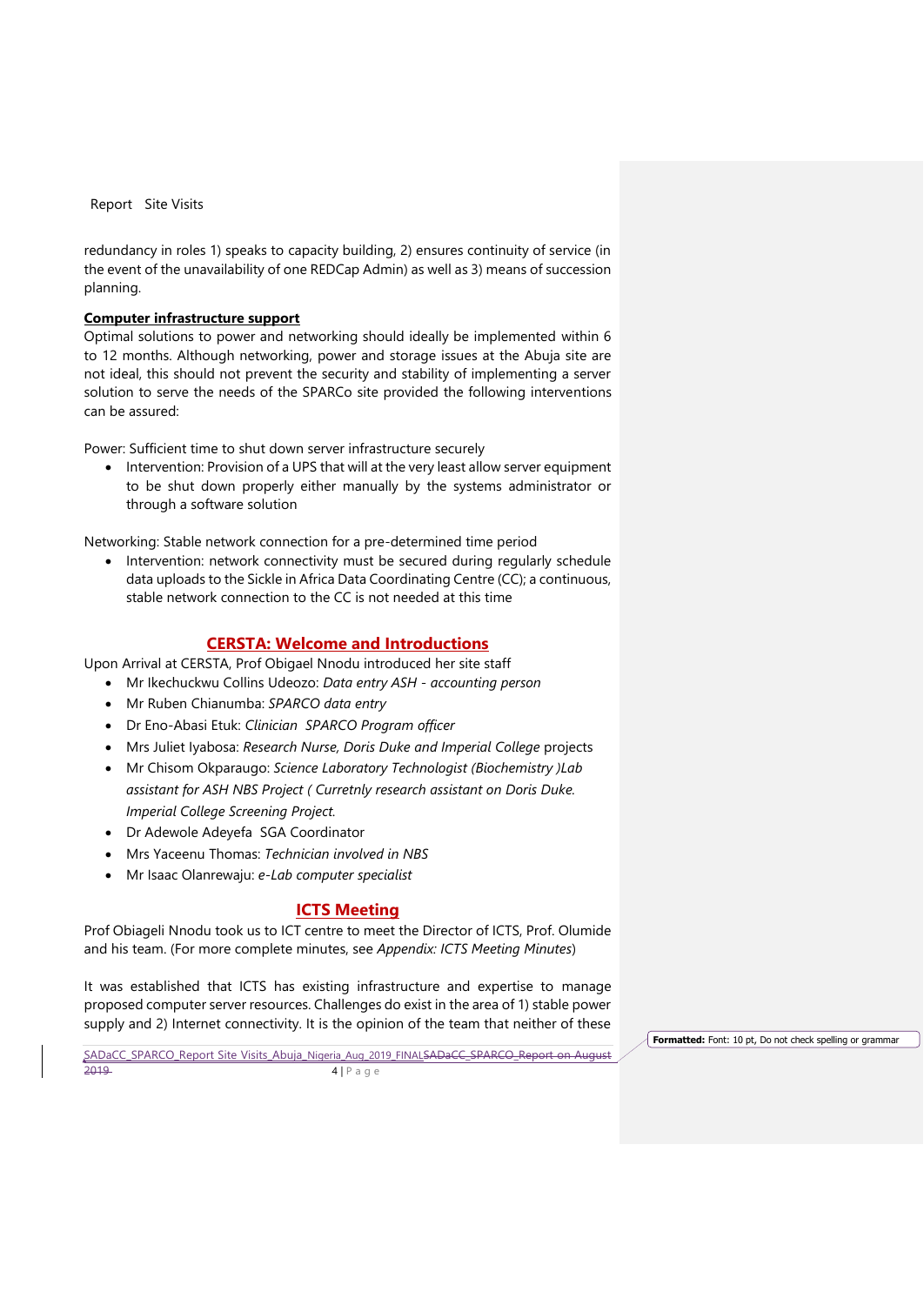2 elements should prevent the provisioning of CERSTA server infrastructure to be housed at ICTS of UniAbuja.

Both stable power supply and Internet infrastructure is at planning stage at the University level and it is foreseen that this be implemented in the next 6 to 12 months.

# **Database/ REDCAP issues arising at Abuja Site Visit**

# <span id="page-4-1"></span><span id="page-4-0"></span>**ENSURING CONTINUITY BETWEEN "OLD" AND "REVISED" CRFS**

We need to distinguish between the hard-copy CRF as completed during patient visits and the REDCap CRF which is the electronic data capture implementation of the hardcopy. SPARCo Nigeria has revised their hard-copy CRF during a training workshop coinciding with the first Nigerian Site Visit in November 2018 and implemented this revised CRF at the various sites. Data was historically captured using the "old" and, subsequently, the revised (hard-copy and REDCap) CRFs.

It was noted that the new REDCap CRF needs to be implemented to replace old REDCap CRF, taking care to maintain the integrity of data historically captured in the old one.

The following procedure to implement the above was discussed with the data coordinator Mr Olenrewaju and the data clerk, Mr Chianumba as follows:

- Create an old data dictionary export to excel
- Create a new data dictionary export to excel
- Create a merged data dictionary
- Organize the new dictionary, taking care that no variables with data are removed
- Add new variables, if any, at the end (these can be moved to appropriate positions later)
- Delete unwanted columns
- You can remove fields with 100% data missing (check using SPSS or R)
- Dealing with importing excel data
	- o Make sure all the fields present in Excel are **definitely** in REDCap Data dictionary
	- o Make sure the Excel data format corresponds to the REDCap format and codes; you may use the "find and replace" feature
	- o Align all Excel to the Import templates; note the format for repeating instruments (Note that this can be done in a separate copy of the project to avoid problems with the existing data)
- Contact SPARCo hub and SADaCC for discussions on these steps

SADaCC\_SPARCO\_Report Site Visits\_Abuja\_Nigeria\_Aug\_2019\_FINALSADaCC\_SPARCO\_Report on August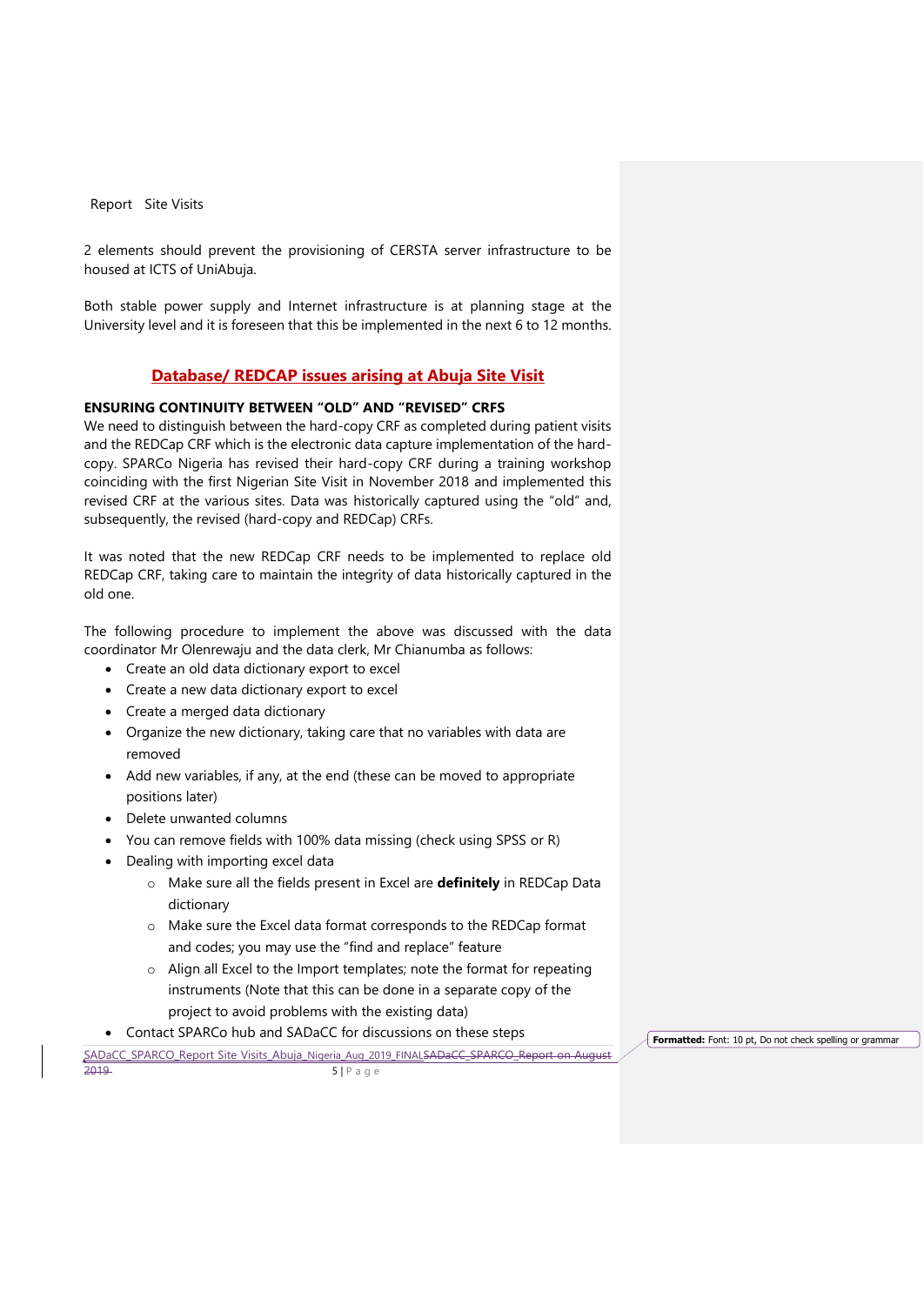# <span id="page-5-0"></span>**REGARDING DATA QUALITY**

- It was agreed that the data coordinator will run quality rules and when they find any discrepancy raise queries using the query resolution workflow feature of REDCAP
- The data clerk on the other hand can run data quality rules, however the data clerk's main responsibility needs to be responding to the data quality queries raised by the data coordinator and then to close these queries after resolving them
- The data resolution report will be discussed at the workgroup meetings to track the progress

### <span id="page-5-1"></span>**REGARDING DATA RESOLUTION WORKFLOW:**

- It was agreed that the SysAdmin/REDCap enable the feature by going to "Additional customizations" in project Setup (Figs 1 and 2)
- Then change from comments Log to "Data Resolution Workflow" in the section Enable Field Comment Log or Data Resolution Workflow (Data Queries)

|           | <b>Enable optional modules and customizations</b>                                                 |  |  |  |  |  |  |  |
|-----------|---------------------------------------------------------------------------------------------------|--|--|--|--|--|--|--|
|           | Repeatable instruments  ?<br>Enable                                                               |  |  |  |  |  |  |  |
| Optional  | Auto-numbering for records ?<br><b>Disable</b>                                                    |  |  |  |  |  |  |  |
| I'm done! | Scheduling module (longitudinal only) ?<br>Enable                                                 |  |  |  |  |  |  |  |
|           | Randomization module ?<br>Enable                                                                  |  |  |  |  |  |  |  |
|           | $\bigcirc$ Designate an email field to use for invitations to survey participants $ ? $<br>Enable |  |  |  |  |  |  |  |
|           | Additional customizations                                                                         |  |  |  |  |  |  |  |

*Figure 1: "Additional Customizations" under "Project Setup"* **Field Code Changed**

SADaCC\_SPARCO\_Report Site Visits\_Abuja\_Nigeria\_Aug\_2019\_FINALSADaCC\_SPARCO\_Report on August 2019 6 | P a g e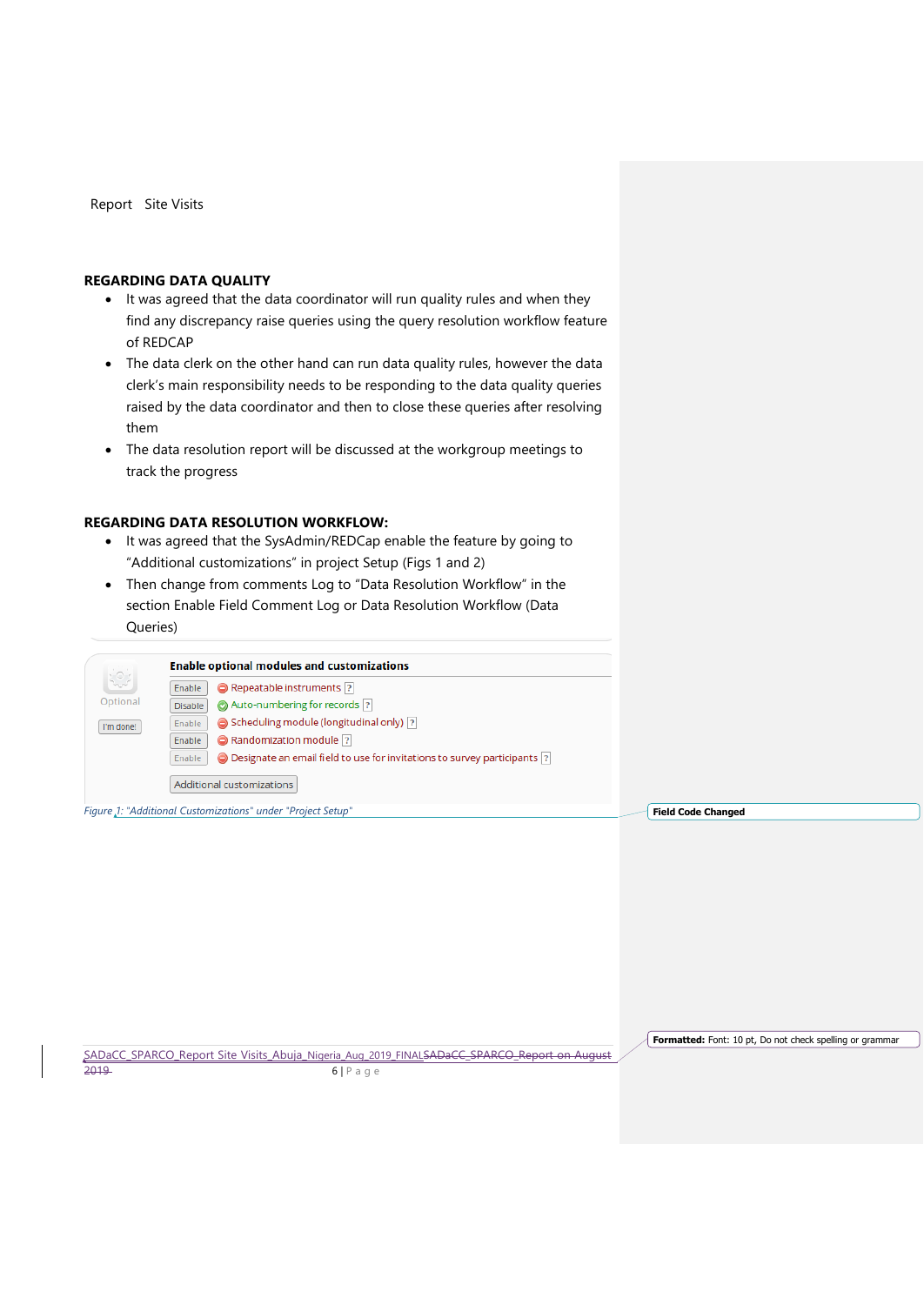$\triangleright$ Enable the Field Comment Log or Data Resolution Workflow (Data Queries)? For this project, you may enable either the Field Comment Log or Data Resolution Workflow (also known as the Data Queries module). The Field Comment Log (enabled by default) allows users to leave comments for any given field on a data entry form by clicking the balloon icon next to the field. All comments can also be viewed, searched, and downloaded on the Field Comment Log page. Alternatively, if the Data Resolution Workflow is enabled, users will be allowed to open a workflow for documenting the process of resolving issues with data in the project (i.e. opening, responding to, and closing data queries).

This data resolution workflow, often called 'data queries' in clinical trials and studies, can be utilized either on a data entry form (clicking the balloon icon next to the field) or on the Data Quality page when finding data discrepancies. The Data Quality module will then display a new 'Resolve Issues' tab, which will allow users to view all resolved and unresolved data queries and thus resolve any queries that are still open. Different user privileges may be given to users that control whether or not users can view, open/close, or respond to data queries. For a brief overview, view the Data Resolution Workflow video. VIDEO: Data Resolution Workflow

#### Enable: Data Resolution Workflow

Allow users to edit or delete Field Comments (excludes Data Resolution Workflow comments)?

*Figure 2: Enabling the Data Resolution Workflow*

### <span id="page-6-0"></span>**REGARDING THE REDCAP MOBILE APP MODULE:**

- It was agreed that the SysAdmin/REDCap admin enable all users to allow data entry using mobile app. This is done under user rights
- For REDCap mobile capture, it would be our strong suggestion that each element be mandatory when completing data instruments, providing proper branching logic in the event that information for a data element is not present.

The meeting was adjourned at 5pm to allow team to prepare for the upcoming workshop in the next day, 27 August 2019.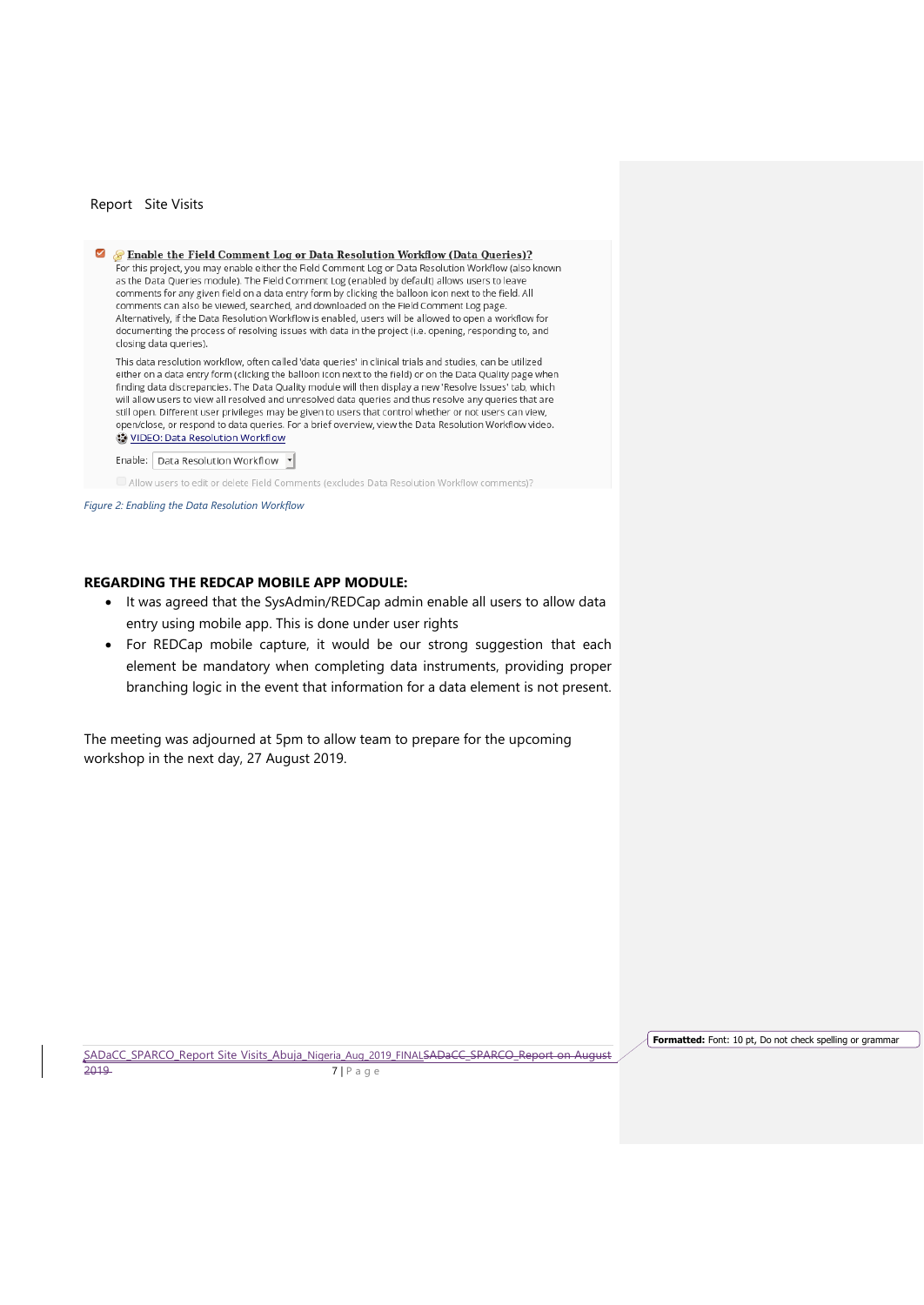# <span id="page-7-0"></span>**FOLLOW-UP ACTIONS**

- Monthly meetings to track the data quality and data workflow resolutions
- Focus on data analysis and manuscript development in the upcoming workgroup meetings
- Make sure the CRF is updated on REDCap in Draft mode to implement the newly designed form
- For example, the field blood pressure needs to be split to diastolic and systolic fields
- Height needs to be entered in "cm" only and allow decimal points
- Matching of old and new CRF to identify the amount of data recoding required before re-importing data into the new design
- When doing the draft mode data instrument design focus on the adding new fields and editing existing ones, but avoid deleting fields as much as you can
- **Good practice**: The Database is running in "production" mode which prevents accidental renaming/changing of the data instruments and breaking of the existing data integrity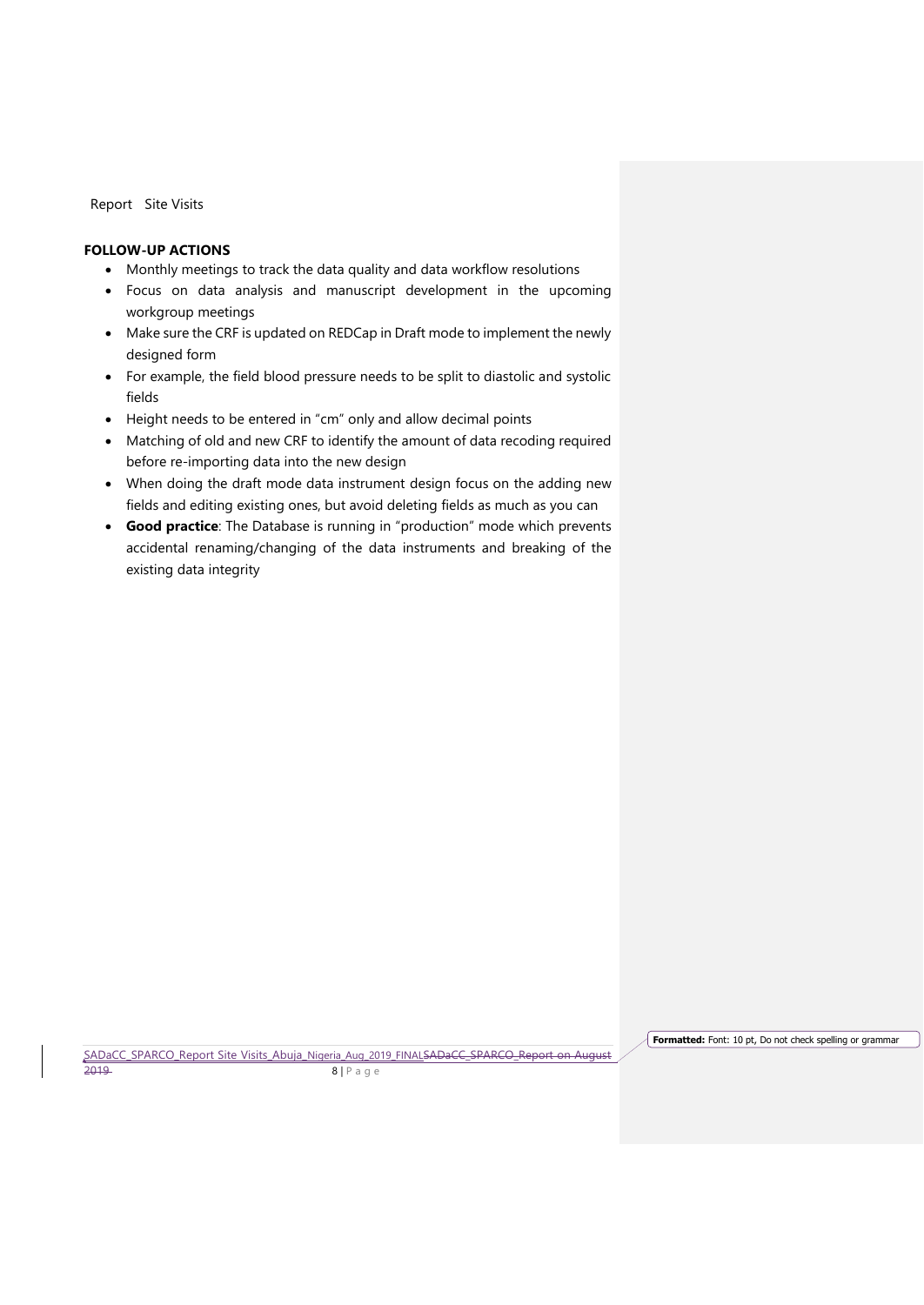# **Appendix: ICTS Meeting minutes**

<span id="page-8-0"></span>**Present:** Rueben Chianumba, Eno-Abasi Etuk, Mario Jonas, Jack Morrice, Maxwell Mwegbu, Obiageli Nnodu, Isaac Olanrewaju, Samuel Osagie, Olumide Owolabi, Raphael Sangeda.

Meeting commenced at approximately 9:30. Prof Nnodu introduced the SPARCO/SADaCC and the SickleInAfrica Consortium and the reason for regular site visits

- 22 sites in Nigeria (See *Appendix: Satellite sites*)
- A number of issues were discussed focusing on server infrastructure capacity: current and planned
- Other issues include:
	- o set up of REDCap and issue of mobile App: which the site considered positively and urgent to reduce missing data happening. The site visit team insisted that this is NIH requirement that was raised at the April meeting in Tunisia. The site visit team proposed that the site implement the data quality and data resolution workflow to honour the funders and advisors' proposal of data quality assurance
	- o Consequently, a data workshop planned for the next day would also focus on data quality issues
- Also informed that Nigeria modified its case report form in Nov 2018 after adapting the SPARCO/SADDAC template
- Multisite capacity building in Nigeria
- Network level in Nigeria, will help to answer question whether variation in Sickle cell phenotypes might exist due to the Geography of Nigeria (Sahel-North, Savannah in the middle belt , Rainforest in the southern parts ) in addition to the environmental and psychosocial effects –typically Nigeria has Benin haplotype
	- o So after collecting data across the country, what is the distribution of phenotype
	- o Fine tune the process of data collection, do regression of data from multi-regional data (*Elements of this research questions were discussed in Data Workshop in 27 August*)
- No in-house capacity to handle the data analysis within SPARCO Nigeria thereby justifying needs for data management and data analysis training

SADaCC plan

SADaCC\_SPARCO\_Report Site Visits\_Abuja\_Nigeria\_Aug\_2019\_FINALSADaCC\_SPARCO\_Report on August 2019 9 | P a g e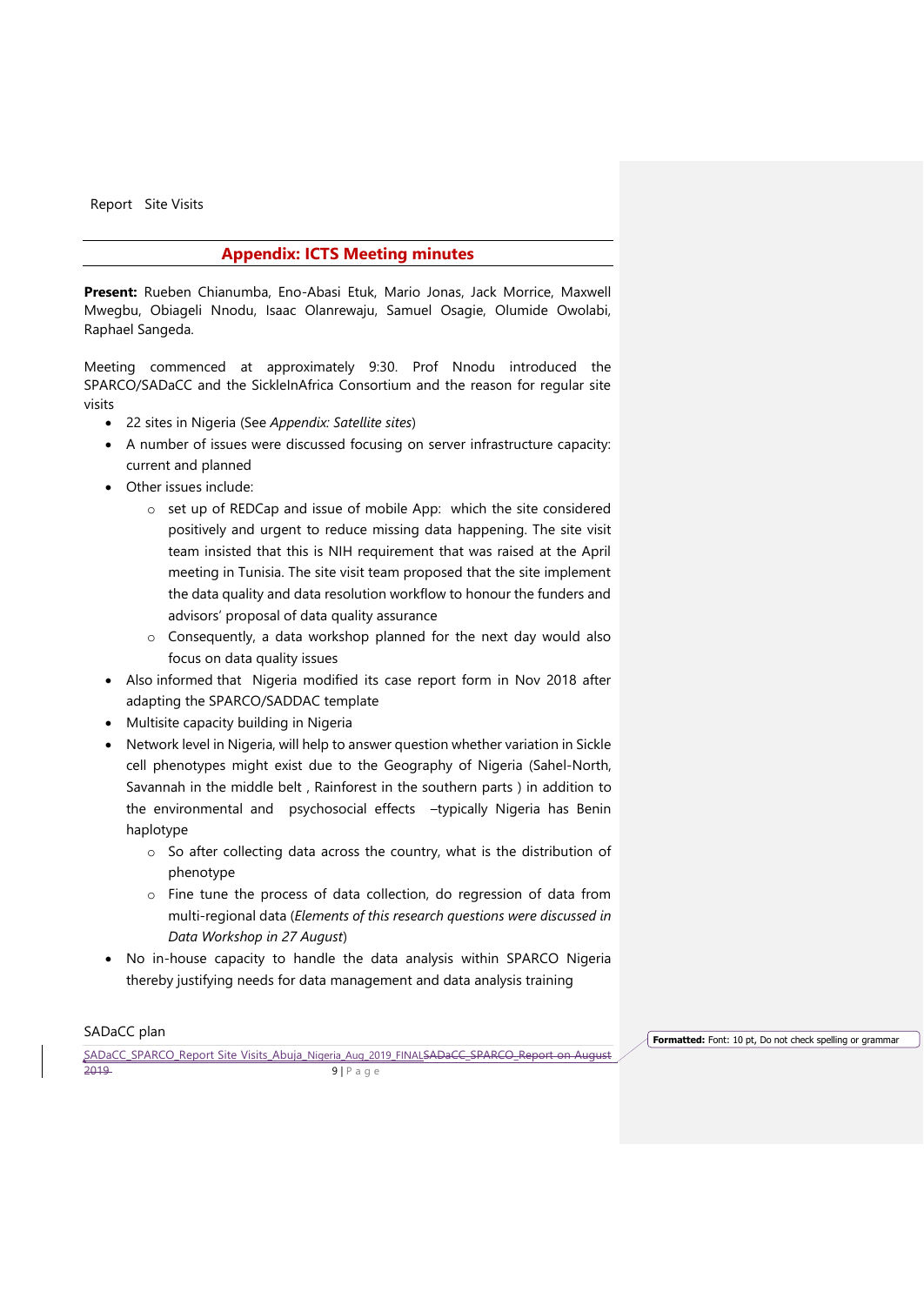SADaCC reaffirmed its commitment to provide solutions. Server survey was done at this time (See attached completed Server Survey).

- o Expandable server
- o Additional storage capacity
- o Set-up will be replicated at all current SPARCo sites as well as at Coordinating Centre; with more computing power to allow centralised consortium when needed

Prof Olumide gave a response to the questions raised

- o There is a dedicated room in current ICTS building with access limited to only authorized staff
- o New ICT/Data Centre is set in UniAbuja
- o Existing server rack from current server room will be placed in new data room at the new Data Center in building adjacent to existing ICTS centre
- o There is currently limited Internet bandwidth; move to fibre and layout of fibre is in planning stage with the VC of UniAbuja; expected implementation in 6 to 12 months
- o Power:
	- o generator in every building for backup power. New solar power project is in planning stage; commissioned by World bank
	- o Power in all IT equipment there is UPS
	- o So what is needed is the 24 power autonomy to be achieved
- o Plan to set up local cloud: to allow moving when the local server is unavailable
- o Need to promote sharing SADDAC recommendation
- o The Systems Administrator (Mr Samuel Osagie)
	- o Anonymization for data security is done
	- o Security is an important agenda item
	- o VPS: dedicated to university managed by Sysadmin for last 5-6 years
	- o Regular downtime is in place
	- o Create REDCap user with only limited access to projects; data privacy is realized by team.
	- o The site visit asked if the REDCap installation/instance is available to others at UniAbuja. The answer was only projects: 2 major the CESRTA project and the Cardiovascular project. Site visit team urged to encourage training for other teams to comply with REDCap consortium licencing requirement for institutional support of REDCap and thus suggested to invite researchers to create projects and grow local REDCap community.

**Commented [ON1]:** The other H3Africa project has its REDCap offshore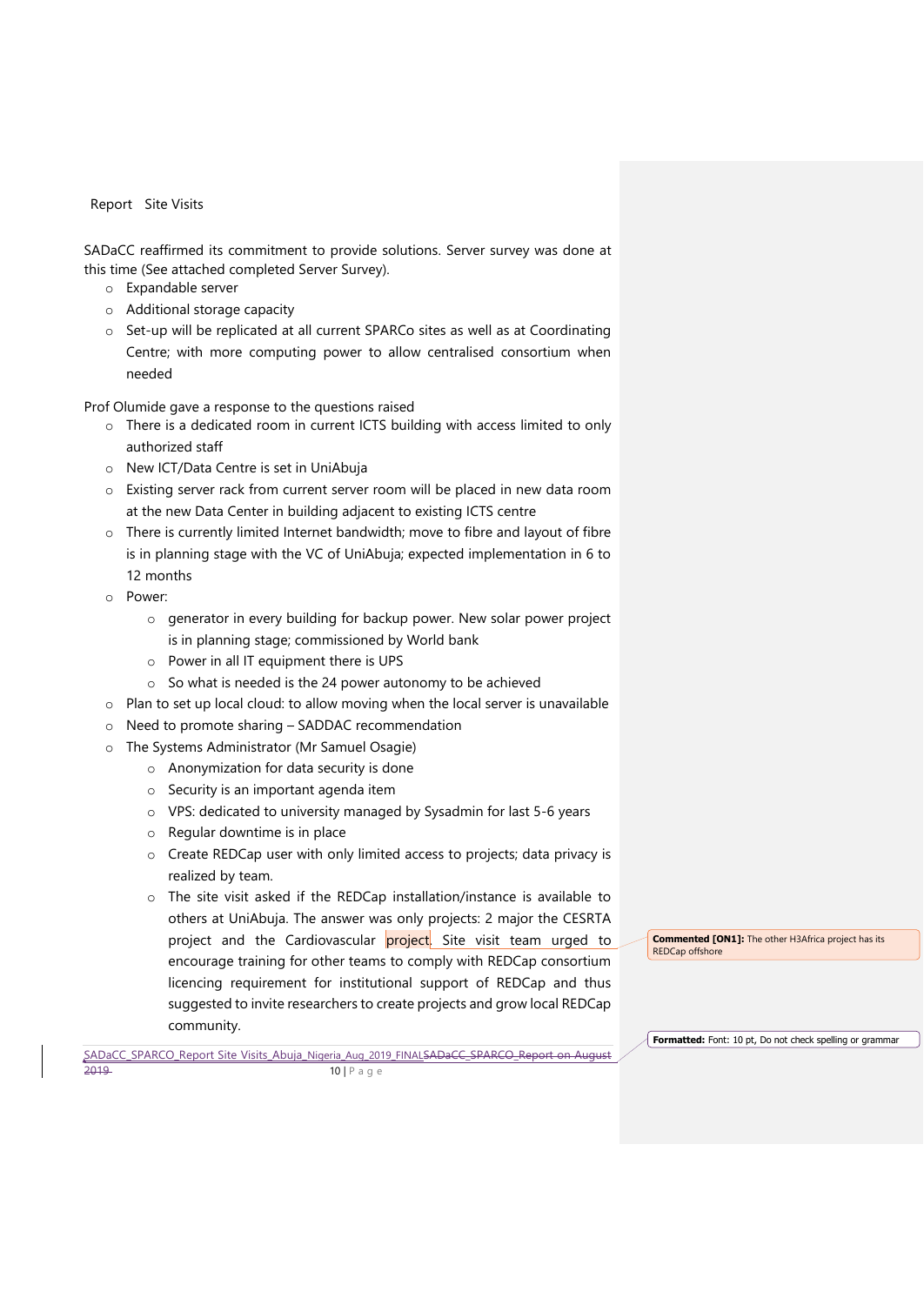- o Site visit team highlighted the need for Tablets: Mobile devices used for data capture to be kept in secure place and with PINs not disclosed
- o Storage of devices needs to be secure and labelled with serial numbers
- o The SysAdmin affirmed to continue granting a fine-grained Permission is done in rule-based fashion.

Meeting was adjourned at approximately 11:30 and the team inspected the server room. The team returned to CESRTA and continued afternoon discussions around local data management issues below.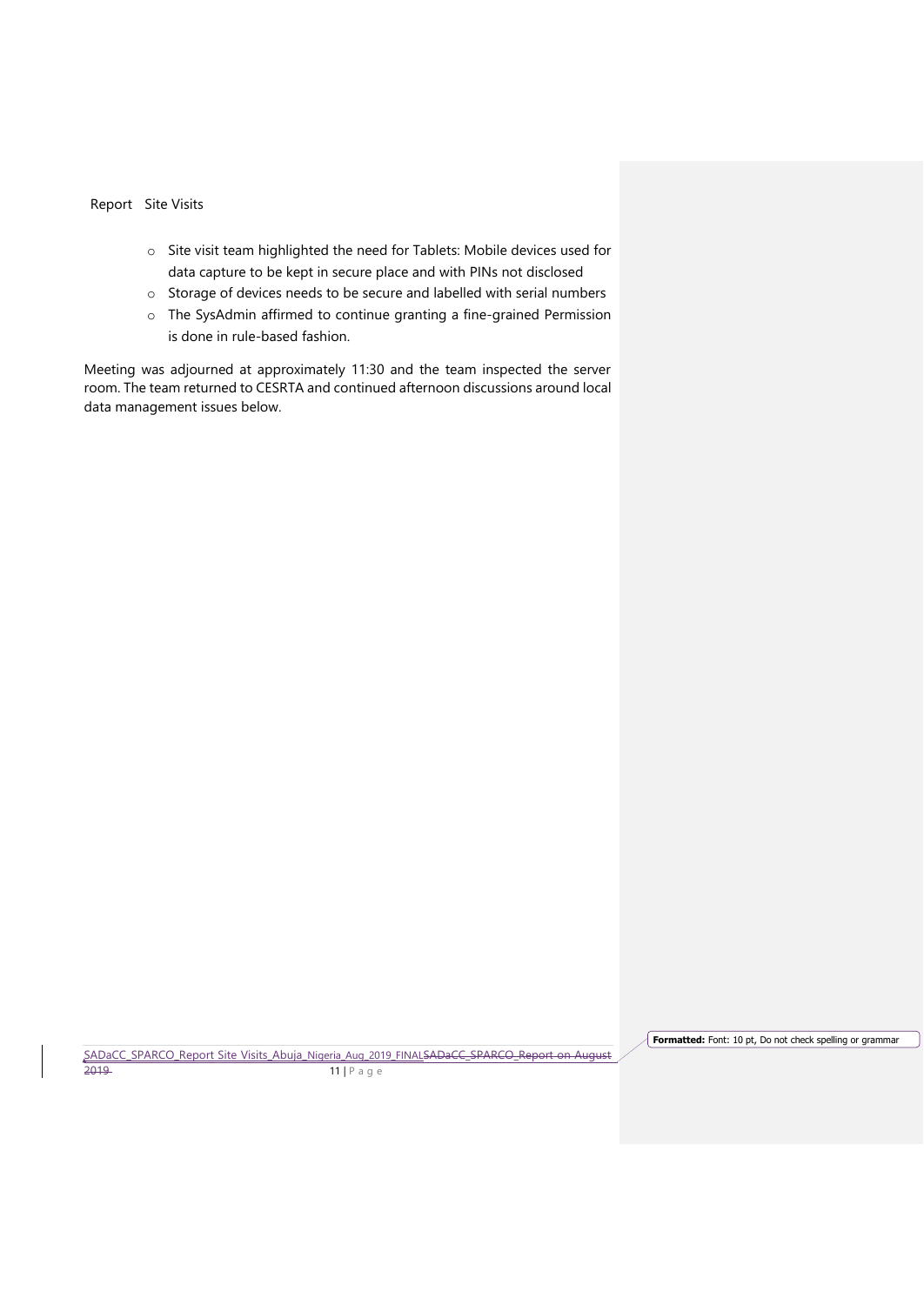# **Appendix: Site Assessment Checklist**

### <span id="page-11-1"></span><span id="page-11-0"></span>**IDENTIFICATION**

| Full site name  | University of Abuja | Date     | 26 Aug 2019 |
|-----------------|---------------------|----------|-------------|
| Brief site name | UniAbuia            | DAG name | nigeria     |

### <span id="page-11-2"></span>**DESCRIPTION & LOCATION**

| Physical address      |                                  | CESRTA, University of Abuja, Main Campus, Airport    |  |  |  |  |  |
|-----------------------|----------------------------------|------------------------------------------------------|--|--|--|--|--|
|                       |                                  | Road, Abuja, Nigeria                                 |  |  |  |  |  |
| Postal address        |                                  | CESRTA, PMB 117 Gwagwalada                           |  |  |  |  |  |
| Location of main site |                                  | University of Abuja, Main Campus, Airport Road,      |  |  |  |  |  |
|                       |                                  | Abuja, Nigeria                                       |  |  |  |  |  |
| Distance from airport |                                  | 14km                                                 |  |  |  |  |  |
|                       | What is the road condition?      | Good tarmac road from airport to University,         |  |  |  |  |  |
| (e.g. dirt, tarmac)   |                                  | Tarmac road on University with some potholes, but    |  |  |  |  |  |
|                       |                                  | reasonably good.                                     |  |  |  |  |  |
|                       | Location(s) of satellite site(s) | See Appendix: Nigeria Satellite Sites                |  |  |  |  |  |
| Web page              |                                  | https://cesrta.uniabuja.edu.ng/                      |  |  |  |  |  |
| Type of site          | Hospital                         | Private<br>п                                         |  |  |  |  |  |
|                       |                                  | ☑ Provincial/Regional                                |  |  |  |  |  |
|                       |                                  | $\boxtimes$ Referral / Teaching                      |  |  |  |  |  |
| Military<br>п         |                                  |                                                      |  |  |  |  |  |
|                       | Other                            | Clinic (not part of hospital or university)          |  |  |  |  |  |
|                       |                                  | Clinical Research Unit (CRU) e.g. at university<br>◻ |  |  |  |  |  |

**Field Code Changed**

# <span id="page-11-3"></span>**CONTACTS**

### *Mark the Primary Contact Person with a \**

| Include email address and phone numbers where possible. |                                                  |  |  |  |  |  |  |
|---------------------------------------------------------|--------------------------------------------------|--|--|--|--|--|--|
| Site PI                                                 | Prof Obigael Nnodu                               |  |  |  |  |  |  |
| Other Investigators                                     | Prof Samuel Asala, Prof Nash Oyekanmi, Dr        |  |  |  |  |  |  |
|                                                         | Hezekiah Isa, Dr Maxwell Nwegbu                  |  |  |  |  |  |  |
| Research Site Coordinator                               | Dr Hezekiah Isa assisted by Dr Etuk Eno-Abasi    |  |  |  |  |  |  |
| Data Coordinator                                        | Prof Nash Oyekanmi and Prof Olumide Owolabi,     |  |  |  |  |  |  |
|                                                         | assisted by Mr Isaac Olanrewaju                  |  |  |  |  |  |  |
| Data Capturer(s)                                        | Mr Reuben Chianumba                              |  |  |  |  |  |  |
| <b>Research Assistants</b>                              | Mr Ikechuckwu Collins Udeozo, Ms Juliet Iyabosa, |  |  |  |  |  |  |
|                                                         | Mr Chisom Okparaugo, Mrs Yaceenu Thomas          |  |  |  |  |  |  |
| <b>IT Representative</b>                                | Samuel Osagie                                    |  |  |  |  |  |  |
| Other Key Staff (e.g.                                   | Clinicians:                                      |  |  |  |  |  |  |
| Bioinformaticist, Infectious                            | Dr. Biyaya Nwankwo, Dr Vivian Kwaghi             |  |  |  |  |  |  |
| Diseases Physician)                                     |                                                  |  |  |  |  |  |  |

SADaCC\_SPARCO\_Report Site Visits\_Abuja\_Nigeria\_Aug\_2019\_FINALSADaCC\_SPARCO\_Report on August 2019 **12 | P** a g e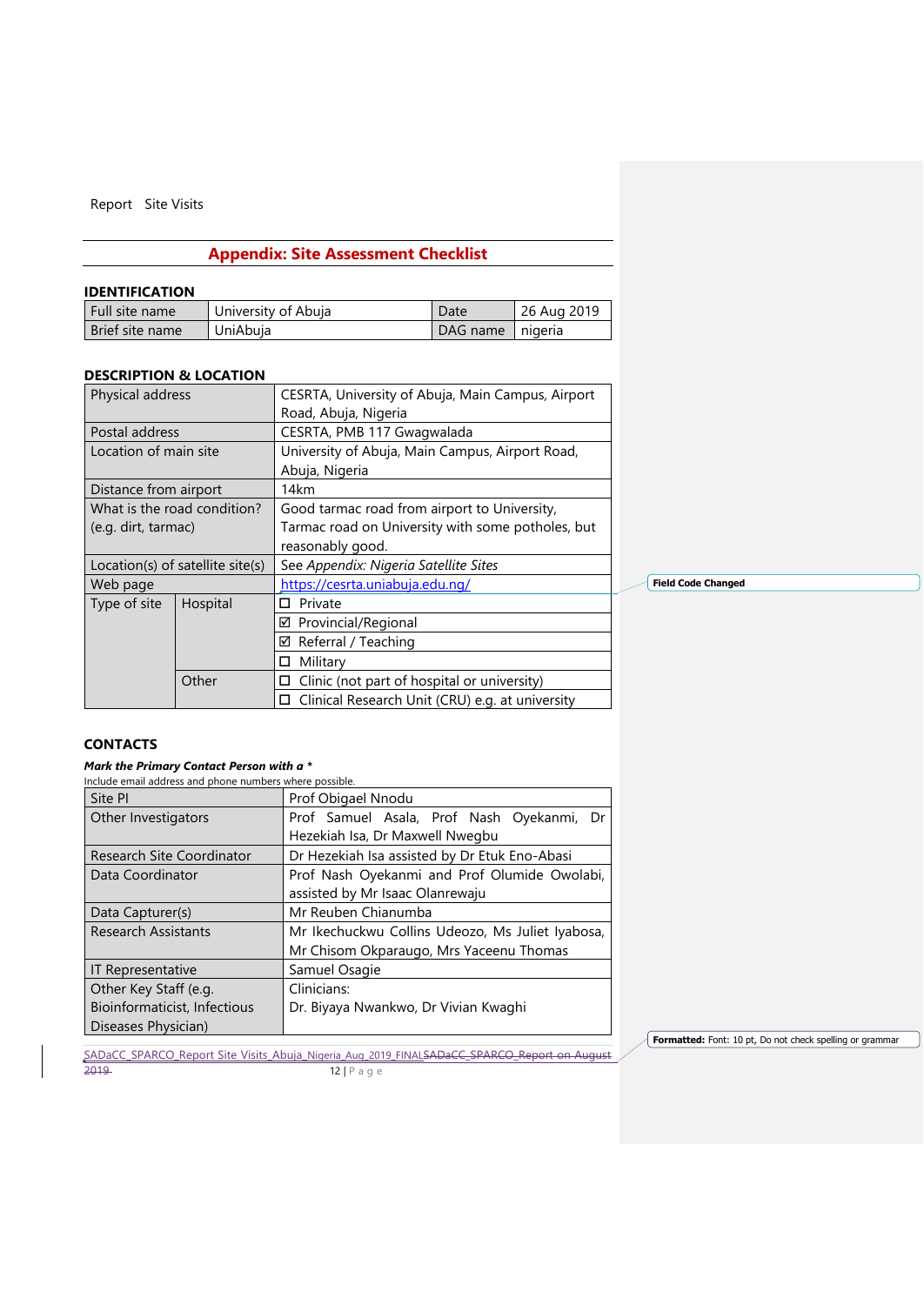# <span id="page-12-0"></span>**ON-SITE FACILITIES**

| Which of the following are available at the site? | Yes | N <sub>o</sub> | N/A | Comment |
|---------------------------------------------------|-----|----------------|-----|---------|
| Data management office/area                       | ✓   |                |     |         |
| Designated study document storage area            | ✓   |                |     |         |
| available on site (e.g file room)                 |     |                |     |         |
| Printer/Photocopy machine                         | ✓   |                |     |         |
| Scanner                                           | ✓   |                |     |         |
| Long-term document archiving facilities on-site   | ✓   |                |     |         |
| Long-term document archiving facilities off-site  |     | ✓              |     |         |
| Meeting room                                      | ✓   |                |     |         |
| Teleconference capability                         | ✓   |                |     |         |
| Administrative support office                     | ✓   |                |     |         |

# <span id="page-12-1"></span>**DATA MANAGEMENT-RELATED COMPUTING**

|                                 | Which of the following does your data | Yes          | <b>No</b>    | N/A | Comment   |                                                       |
|---------------------------------|---------------------------------------|--------------|--------------|-----|-----------|-------------------------------------------------------|
| management staff primarily use? |                                       |              |              |     |           |                                                       |
| Computer types                  | Laptops                               | $\checkmark$ |              |     |           |                                                       |
|                                 | Desktop computers                     | $\checkmark$ |              |     |           |                                                       |
|                                 | Mobile devices (e.g. tablets or       | $\checkmark$ |              |     |           |                                                       |
|                                 | cellphones)                           |              |              |     |           |                                                       |
| Operating                       | <b>Microsoft Windows</b>              | $\checkmark$ |              |     |           |                                                       |
| system                          | Apple Mac                             |              | ✓            |     |           |                                                       |
|                                 | Linux operating system                |              | $\checkmark$ |     |           |                                                       |
| Internet                        | Institutional WiFi                    | $\checkmark$ |              |     |           |                                                       |
| connection                      | Private WiFi connection               | ✓            |              |     |           |                                                       |
|                                 | <b>LAN</b> connection                 | $\checkmark$ |              |     |           |                                                       |
|                                 | Mobile internet connection            |              | Y            |     |           | Formatted: Not Highlight                              |
| Databases                       | Microsoft Excel                       | ✓            |              |     |           | Formatted: Not Highlight                              |
|                                 | Microsoft Access                      | ✓            |              |     |           | Formatted: Not Highlight                              |
|                                 | REDCap                                | $\checkmark$ |              |     |           |                                                       |
|                                 | Other software (specify)              |              | $\checkmark$ |     |           |                                                       |
| Data location                   | Individual computer(s)                |              |              |     |           |                                                       |
| ('live' data)                   | Network drive                         |              |              |     |           |                                                       |
|                                 | Own server                            | $\checkmark$ |              |     | Cloud VPS |                                                       |
|                                 | Institutional server                  |              |              |     |           |                                                       |
| Backup storage                  | Individual computer(s)                |              |              |     |           |                                                       |
|                                 | Network drive                         | ✓            |              |     |           |                                                       |
|                                 | Own server                            | $\checkmark$ |              |     |           |                                                       |
|                                 | Institutional server                  |              |              |     |           |                                                       |
|                                 | Flash drive / memory stick            |              |              |     |           | Formatted: Font: 10 pt, Do not check spelling or gram |

SADaCC\_SPARCO\_Report Site Visits\_Abuja\_Nigeria\_Aug\_2019\_FINALSADaCC\_SPARCO\_Report on August 2019 **13** | P a g e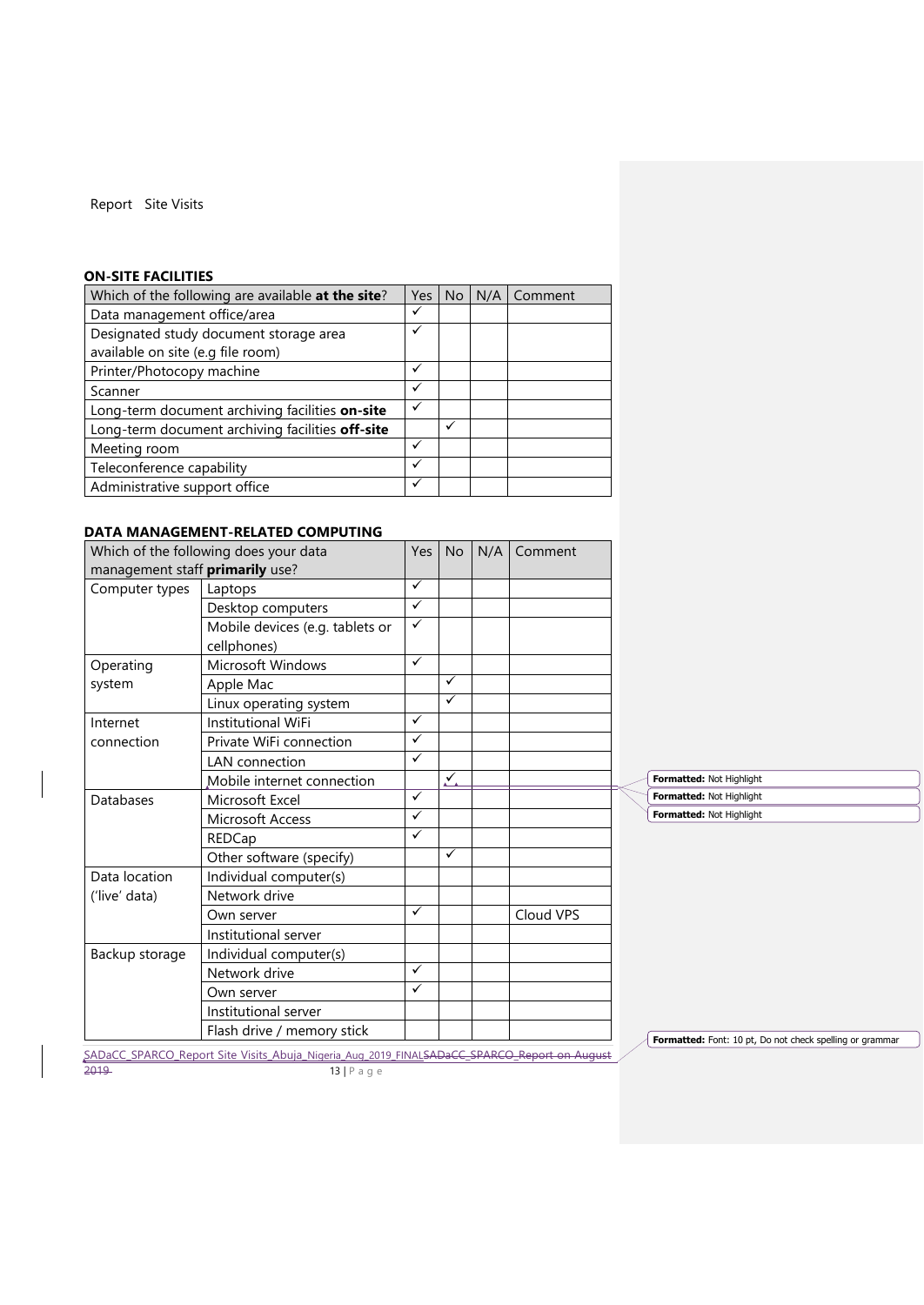| Which of the following does your data     | Yes                 | No. | N/A   Comment |              |
|-------------------------------------------|---------------------|-----|---------------|--------------|
| management staff primarily use?           |                     |     |               |              |
|                                           | External hard drive | ✓   |               | Occasionally |
|                                           | CDs / DVDs          |     |               |              |
| Security                                  | ✓                   |     |               |              |
| Computers require password<br>on start-up |                     |     |               |              |
|                                           |                     |     |               |              |
|                                           |                     |     |               |              |
| person (i.e. not shared)                  |                     |     |               |              |
|                                           |                     |     | Mostly        |              |
|                                           | computers/servers   |     |               |              |

# <span id="page-13-0"></span>**OWN SOPS/GUIDELINES**

|                      | For which of the following does the site have its | Yes          | No | N/A | Comment |                          |
|----------------------|---------------------------------------------------|--------------|----|-----|---------|--------------------------|
| own SOPs/guidelines? |                                                   |              |    |     |         |                          |
| Systems              | Setup/Installation                                |              |    |     |         | Formatted: Not Highlight |
|                      | System Maintenance                                |              |    |     |         | Formatted: Not Highlight |
|                      | Contingency plan (in event of                     |              |    |     |         | Formatted: Not Highlight |
|                      | failure of computerised<br>system)                |              |    |     |         |                          |
| Data                 | Database design                                   |              |    |     |         |                          |
| Management           | Data collection and handling                      | $\checkmark$ |    |     |         |                          |
|                      | Data quality control/assurance                    |              | ✓  |     |         |                          |
|                      | Data backup                                       |              | ✓  |     |         |                          |
|                      | Data recovery                                     |              | ✓  |     |         |                          |
|                      | Data transfer                                     |              | ✓  |     |         |                          |
|                      | Database lock & archiving                         |              | ✓  |     |         |                          |

# <span id="page-13-1"></span>**SADACC SOPS/GUIDELINES**

| Which of the following SOPs have<br>been implemented at the site, and<br>which have the site personnel been<br>trained on? | Trained &<br>implement-<br>ted | Trained | Not yet<br>provided<br>at site | Comment |
|----------------------------------------------------------------------------------------------------------------------------|--------------------------------|---------|--------------------------------|---------|
| Username & Password Management                                                                                             |                                |         | ✓                              |         |
| User Rights & Data Access Groups                                                                                           |                                |         | ✓                              |         |
| Management                                                                                                                 |                                |         |                                |         |
| Data Recording                                                                                                             |                                |         | ✓                              |         |
| Data Receipt, Entry and Validation                                                                                         |                                |         | $\checkmark$                   |         |
| Database Design & Build (incl.                                                                                             |                                |         | ✓                              |         |
| Longitudinal setup)                                                                                                        |                                |         |                                |         |

SADaCC\_SPARCO\_Report Site Visits\_Abuja\_Nigeria\_Aug\_2019\_FINALSADaCC\_SPARCO\_Report on August 2019 **14 | P** a g e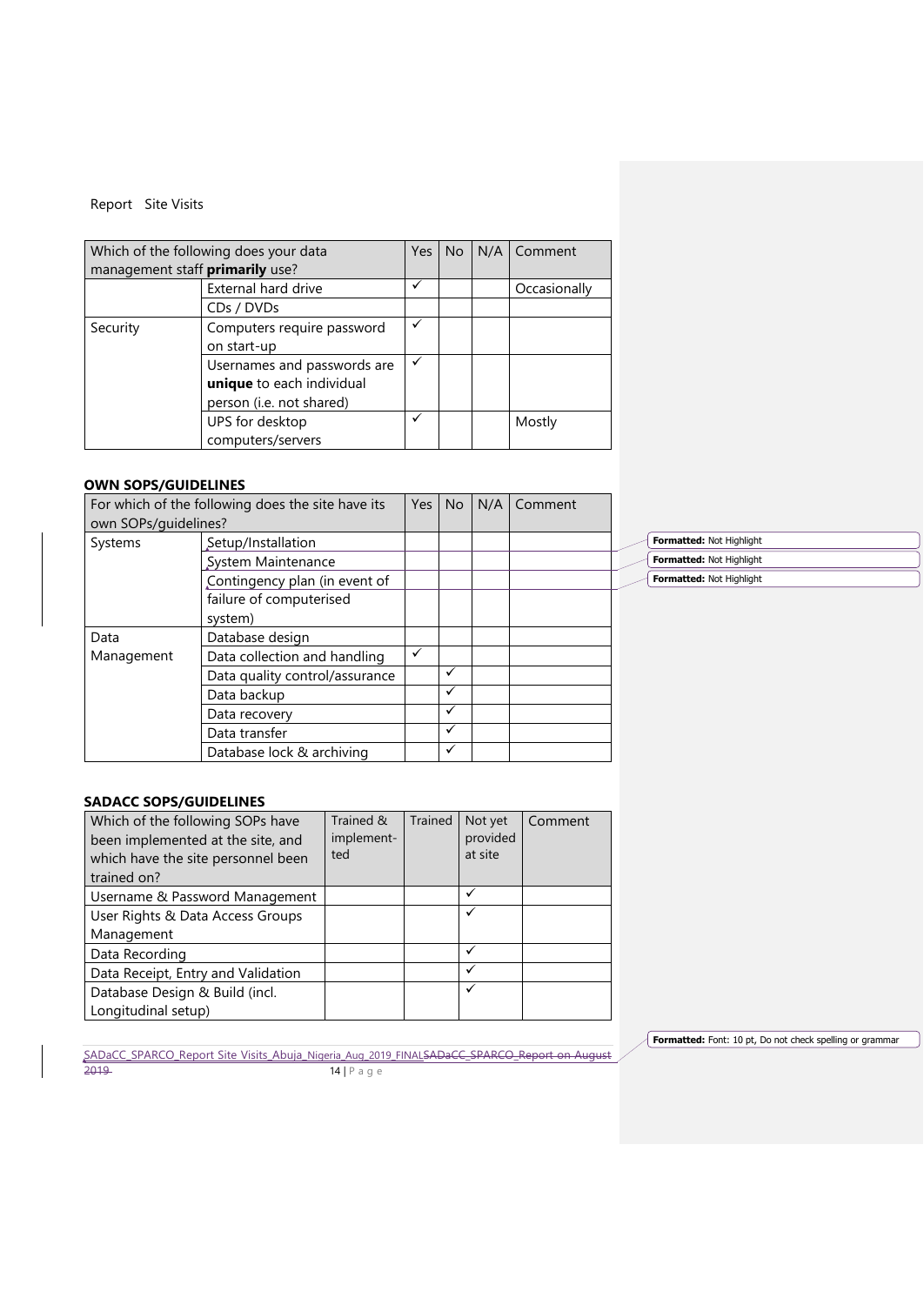| Database Backup, Lock, Export &<br>Archiving |  |              |  |
|----------------------------------------------|--|--------------|--|
| Data transfer from SPARCO sites to           |  |              |  |
| SADaCC                                       |  |              |  |
| Remote data quality monitoring               |  |              |  |
| Recruitment & Informed Consent               |  | $\checkmark$ |  |
| Process                                      |  |              |  |

What is working particularly well at your site?

Data are entered into REDCap after collection from sites across Nigeria. Most of the data is captured using the modified CRF with some sites sending data in datavalidated Excel format which is then reformatted for import into REDCap. The PI performs virtual inspection of records and marks data entry as "complete" where appropriate.

What is not working so well at your site, if anything?

Would like to capture data at the satellite sites directly to REDCap. Implementation of Mobile App data capture in REDCap is being planned.

What can we do to help?

Enforce Mobile data collection, data quality checks &data resolution workflow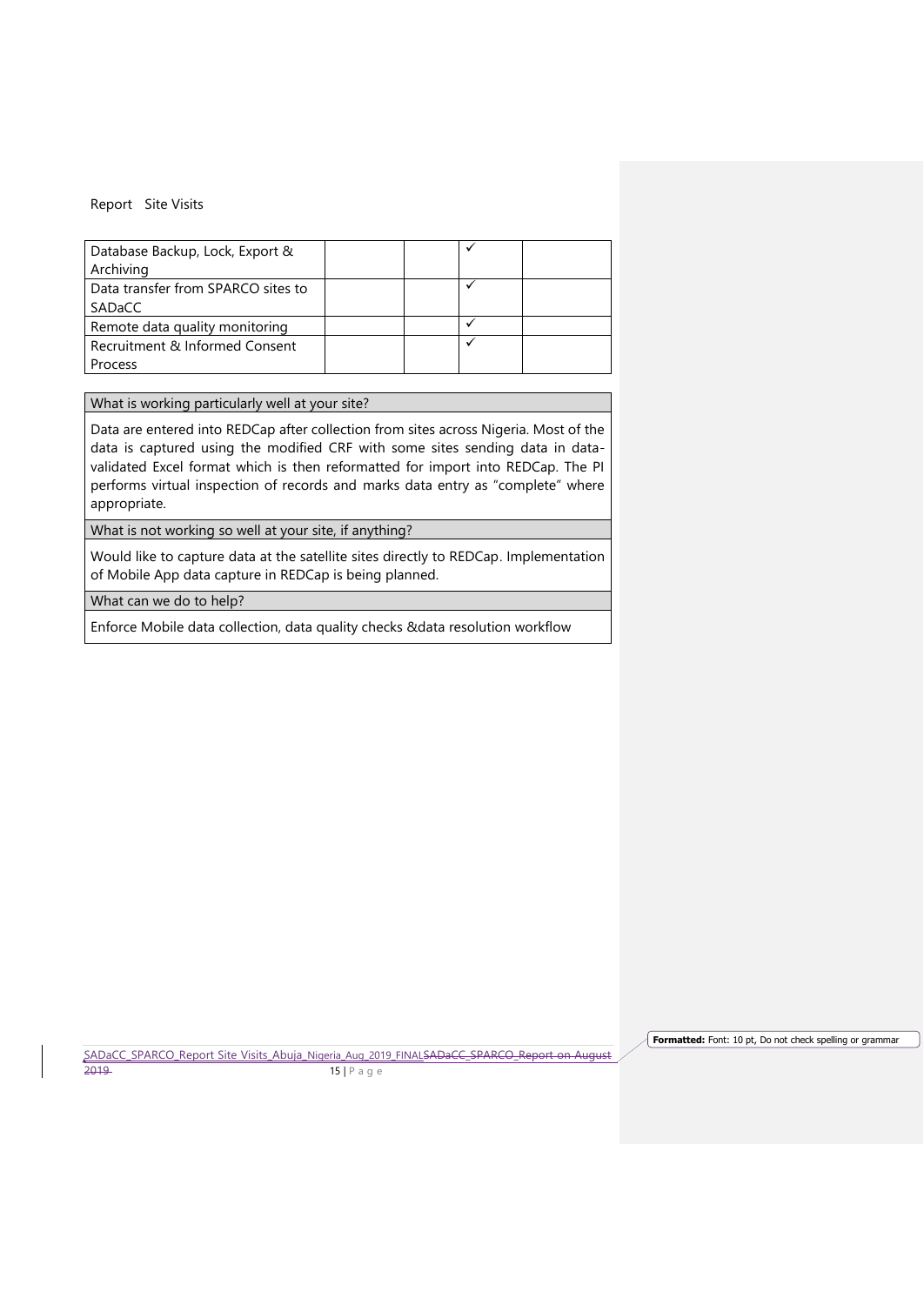<span id="page-15-0"></span>**Appendix: Nigeria Satellite Sites**

SADaCC\_SPARCO\_Report Site Visits\_Abuja\_Nigeria\_Aug\_2019\_FINALSADaCC\_SPARCO\_Report on August 2019 **16 | P** a g e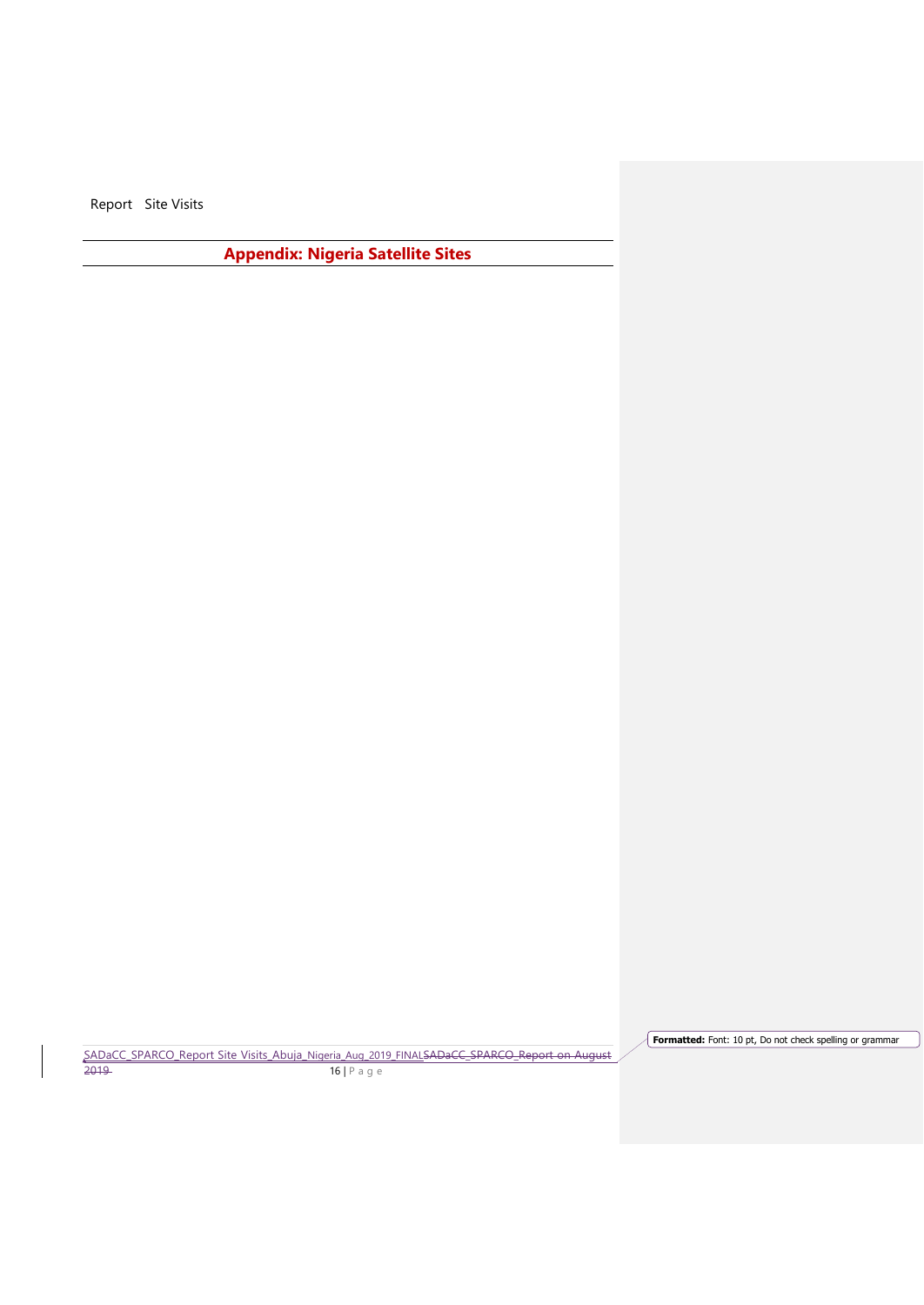$\overline{\phantom{a}}$ 

# **Appendix: Server Survey**

<span id="page-16-0"></span>

| <b>Personal Details</b> |  |                              |       |      |                    |         |                           |
|-------------------------|--|------------------------------|-------|------|--------------------|---------|---------------------------|
| Institution:            |  | University of Abuja, Nigeria |       |      |                    |         |                           |
| <b>Callers Name:</b>    |  | <b>Sys</b>                   |       |      | <b>Admin</b> Prof. | Olumide |                           |
|                         |  |                              | Name: |      |                    | Olowabi |                           |
| <b>PI Name:</b>         |  | Prof. Obiageli Nnodu         | Date: | 26   | Aug.               |         | <b>Time:</b> $9:40-11:30$ |
|                         |  |                              |       | 2019 |                    |         | am                        |

|    | <b>Physical Infrastructure</b>                                                                                                                                            |                                                                                                                                                                                             |                          |
|----|---------------------------------------------------------------------------------------------------------------------------------------------------------------------------|---------------------------------------------------------------------------------------------------------------------------------------------------------------------------------------------|--------------------------|
|    | <b>Questions</b>                                                                                                                                                          | Comments                                                                                                                                                                                    |                          |
|    | 1. Do you already have servers?<br>a. If yes, what are you using them<br>for?<br>2. Do you have a dedicated room for<br>your new server?<br>a. Do you have a server room? | Current servers run virtual environment<br>and houses:<br>REDCap<br>٠<br>Website<br>All the University Student Portal.<br>Runs Cent OS<br>Dedicated server room has<br>lockable with a key. | Formatted: Not Highlight |
|    | b. If no dedicated server room,<br>i. is there a lockable room that<br>can be used to house the new<br>server?<br>ii. Do you have a rack to install the<br>server into?   | Current rack is a 42u unit                                                                                                                                                                  |                          |
| 3. | Would the server be co-hosted?<br>a. i.e. would the server be housed in<br>a shared facility such as your<br>institutions server room or any<br>other equipment room?     | Server is co-hosted at the ICT center at<br>University of Abuja, Main Campus                                                                                                                |                          |
|    | 4. Is there a server rack in the server                                                                                                                                   | Yes                                                                                                                                                                                         |                          |
|    | room?<br><b>Access Control</b>                                                                                                                                            |                                                                                                                                                                                             |                          |
|    | 1. Is the room the server will be housed<br>in alarmed?                                                                                                                   | <b>No</b>                                                                                                                                                                                   |                          |
|    | 2. Does the room require a physical key,<br>pin code or swipe card for access?                                                                                            | Physical key access                                                                                                                                                                         |                          |
|    | 3. Do any opening windows in the room<br>have burglar bars?                                                                                                               | Yes, there is a small window $({\sim}1 \text{ ft}^2)$ with<br>burglar bars.                                                                                                                 |                          |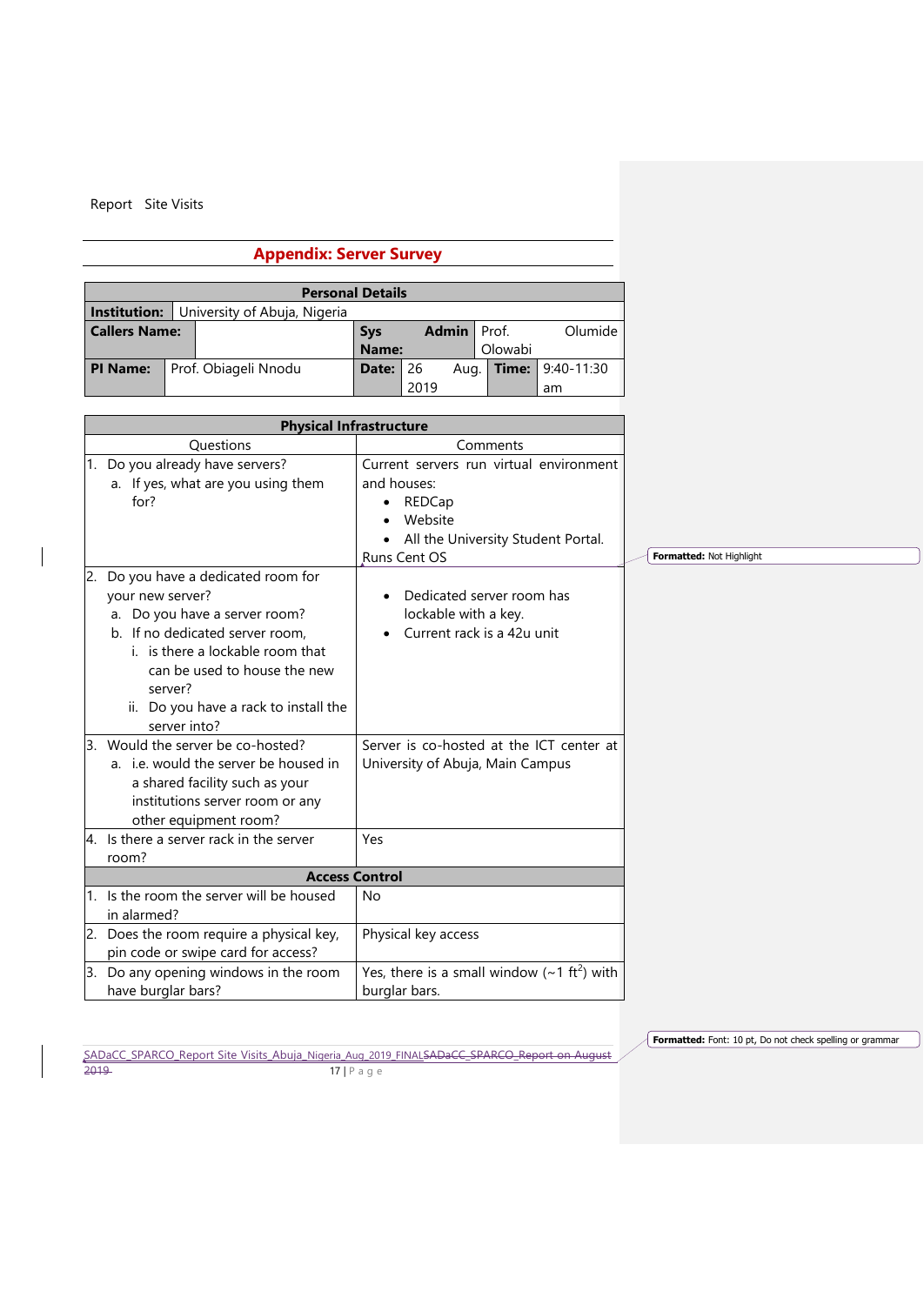| 4. If housed in a normal office, is any of<br>the outside facing walls made of<br>drywall? |                                                                      | Dedicated server room has only brick wall    |  |                                                               |
|--------------------------------------------------------------------------------------------|----------------------------------------------------------------------|----------------------------------------------|--|---------------------------------------------------------------|
| <b>Climate Control</b>                                                                     |                                                                      |                                              |  |                                                               |
|                                                                                            | 1. Does the room have an air conditioner                             | Yes, a 2hp air conditioner unit is installed |  | <b>Commented [m2]:</b> What it the BTU specs of this unit?    |
|                                                                                            | or fan installed?                                                    |                                              |  | Formatted: Not Highlight                                      |
| <b>Power Supply</b>                                                                        |                                                                      |                                              |  | Formatted: Not Highlight                                      |
|                                                                                            | 1. Is there a dedicated power point with<br>its own circuit breaker? | Yes                                          |  |                                                               |
| 2.                                                                                         | Do you have a UPS for the new server?                                | No                                           |  |                                                               |
|                                                                                            | 3. Is there any other backup power other                             | Power generators                             |  | <b>Commented [m3]: I saw the generators outside but never</b> |
|                                                                                            | than UPS?                                                            | Yes there is power generator (80KVA)         |  | enquired about the capability?                                |
|                                                                                            | 4. Do you experience power                                           | There are regular power interruptions        |  | Formatted: Not Highlight                                      |
|                                                                                            | interruptions?                                                       |                                              |  | <b>Formatted: Not Highlight</b>                               |
|                                                                                            | a. If yes, how frequently?                                           |                                              |  | Formatted: Not Highlight                                      |
|                                                                                            | b. How long do they typically last?                                  | About 3 times every other day.               |  | Formatted: Not Highlight                                      |
|                                                                                            |                                                                      | It takes about 15 minutes each time for      |  |                                                               |
|                                                                                            |                                                                      | power backup to start up.                    |  |                                                               |
|                                                                                            |                                                                      | <b>Network Infrastructure</b>                |  |                                                               |
|                                                                                            | 1. Internet Connection                                               | a. LAN                                       |  |                                                               |
|                                                                                            | a. What type of internet connection                                  | b. Proxy                                     |  |                                                               |
|                                                                                            | do you have (ADSL, 3G, LAN)?                                         | c. ICT Networking Unit                       |  |                                                               |
|                                                                                            | b. Is there a firewall or proxy?                                     | d. University                                |  |                                                               |
|                                                                                            | c. If yes, who manages this resource?                                | e. Capped                                    |  |                                                               |
|                                                                                            | d. Who owns or pays for this internet                                |                                              |  |                                                               |
|                                                                                            | connection?                                                          |                                              |  |                                                               |
|                                                                                            | e. Is it capped or uncapped?                                         |                                              |  |                                                               |
|                                                                                            | 2. If you have an existing infrastructure,                           | 1GB                                          |  |                                                               |
|                                                                                            | what network speeds do you have?                                     |                                              |  |                                                               |
|                                                                                            | (1GB or 10GB)                                                        |                                              |  |                                                               |
|                                                                                            | 3. Would you need a network switch for                               | Yes                                          |  |                                                               |
|                                                                                            | your new server?                                                     |                                              |  |                                                               |
| <b>Storage</b>                                                                             |                                                                      |                                              |  |                                                               |
|                                                                                            | 1. What storage do you currently have?                               | Whogohost: MainOne Data Centre               |  |                                                               |
|                                                                                            |                                                                      | REDCap:                                      |  |                                                               |
|                                                                                            | 2. What existing backup policies do you                              | a. None                                      |  |                                                               |
|                                                                                            | have?                                                                | b. Weekly                                    |  |                                                               |
|                                                                                            | a. Backup software used?                                             | c. Full                                      |  |                                                               |
|                                                                                            | b. Frequency? (daily, weekly, monthly                                | d. Infinite                                  |  |                                                               |
|                                                                                            | c. Type of backup? (full, incremental)                               |                                              |  |                                                               |
|                                                                                            | d. Retention periods?                                                |                                              |  |                                                               |
|                                                                                            | Anticipated use of new server                                        |                                              |  |                                                               |
|                                                                                            |                                                                      |                                              |  |                                                               |

SADaCC\_SPARCO\_Report Site Visits\_Abuja\_Nigeria\_Aug\_2019\_FINALSADaCC\_SPARCO\_Report on August 2019 **18** | P a g e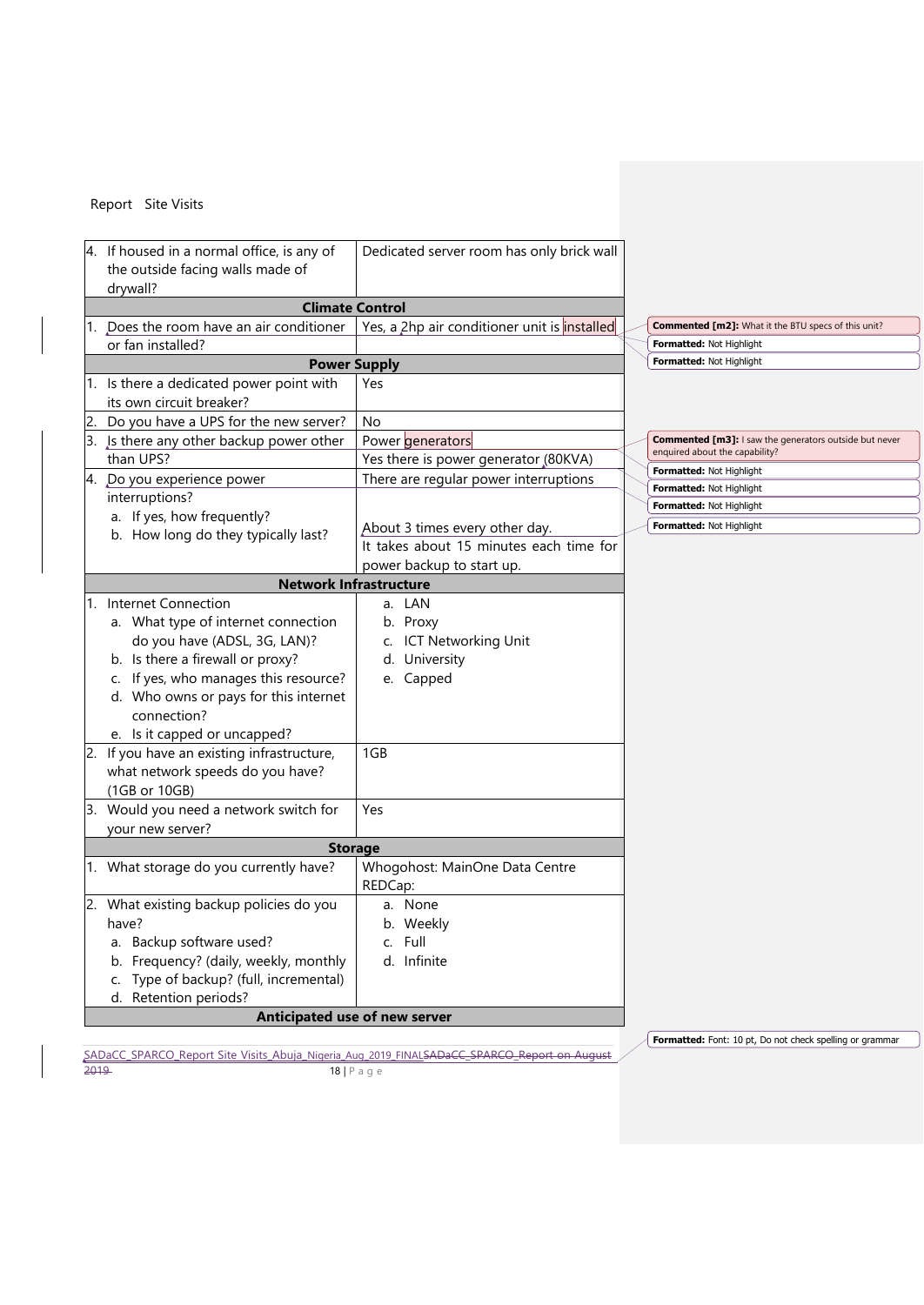|    | 1. Please describe the type of use       | REDCap, processing and backup             |
|----|------------------------------------------|-------------------------------------------|
|    | anticipated for this new server          |                                           |
|    | 2. Do you have a dataset that you can    | Yes                                       |
|    | start processing right away?             |                                           |
|    | 3. If you have an existing server and we | Yes                                       |
|    | gave you a dataset; are you able to      |                                           |
|    | start right away?                        |                                           |
|    |                                          | <b>Systems Administrator</b>              |
| 1. | Do you have a systems administrator?     | Yes                                       |
|    | 2. If yes, who is your system            | Prof Olumide Olowabi, Mr Samuel Osagie    |
|    | administrator                            |                                           |
|    | 3. Is this system administrator SPARCo   | No                                        |
|    | funded?                                  |                                           |
|    | 4. Is this person on-site full time?     | Yes                                       |
| 5. | Is this person assigned to the node,     | University                                |
|    | university or academic                   |                                           |
|    | 6. Does this person have other clients / | Yes                                       |
|    | responsibilities?                        |                                           |
|    | 7. Are you planning on sending the       | system administrator is<br>The<br>quite   |
|    | systems administrator to a systems       | experienced. It will be nice, however, to |
|    | administrator course?                    | provide further training.                 |
|    | a. If not, do they have adequate         |                                           |
|    | experience?                              | b. Mr. Samuel Osagie                      |
|    | b. Who will this person be?              |                                           |